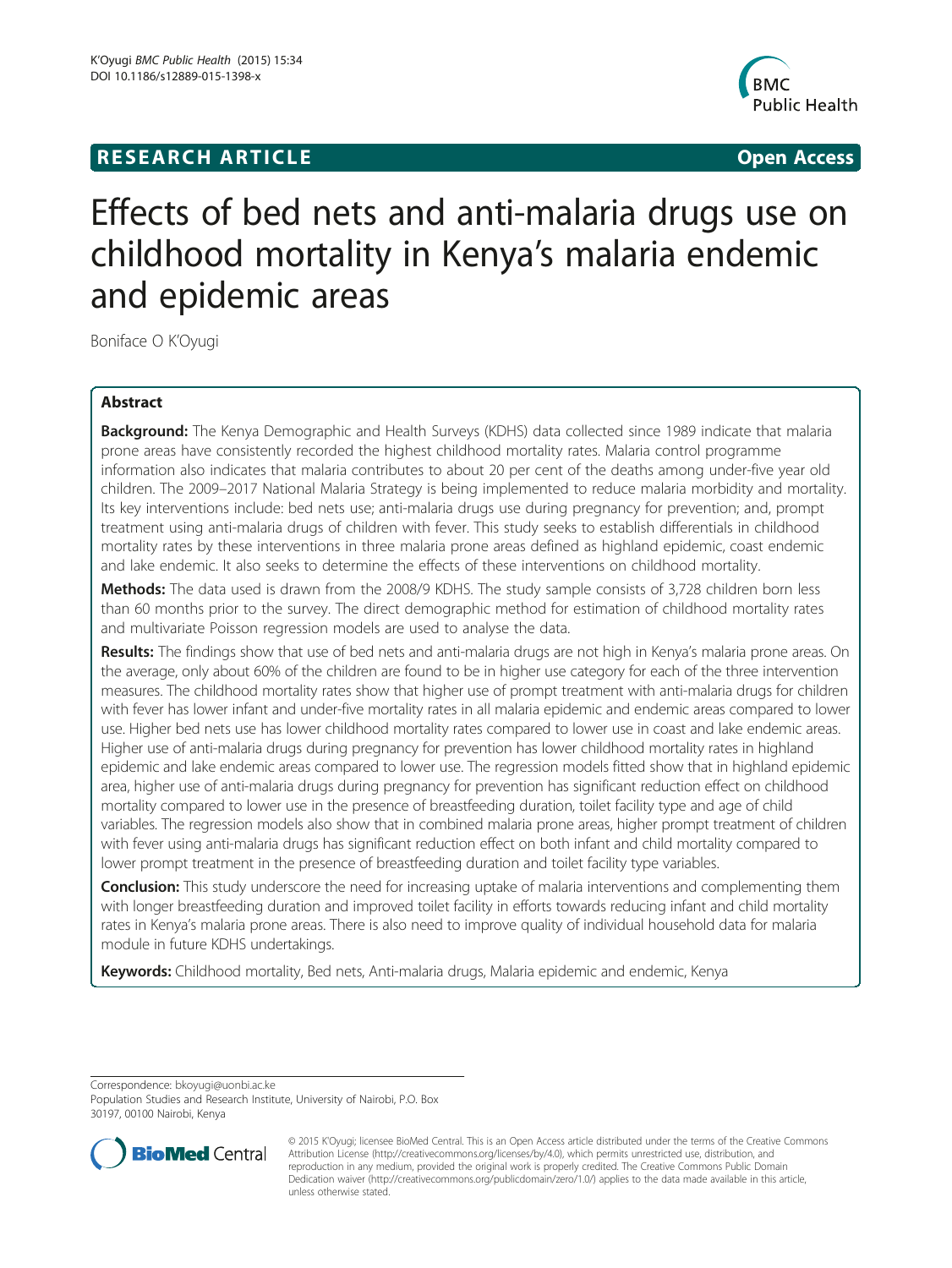#### Background

In Kenya, malaria accounts for about 20% of childhood mortality [\[1\]](#page-7-0). The country is classified into five zones or areas according to malaria transmission intensity and seasonality [[2](#page-7-0)]. These are: highland epidemic area; lake endemic area; coast endemic, semi-arid and seasonal areas; and, low risk area. Kenya conducts national demographic and health surveys every five years since 1989 as part of the world-wide Demographic and Health Surveys (DHS) programme. All the data from these past surveys have shown that coast and lake endemic malaria areas have the highest infant and child mortality rates in Kenya [\[3\]](#page-7-0). To address the malaria problem, the country is implementing the 2009–2017 National Malaria Strategy [\[4](#page-7-0)] as part of the health sector programmes within the framework of the Kenya Vision 2030 long term development blue print. The strategy has four priority interventions: insecticide treated mosquito nets; indoor residual spraying; intermittent preventive treatment of pregnant women with sulfadoxinepyrimethemic; and, diagnosis with rapid diagnostic tests or microscopy and treatment with artemisinin based combination therapy. This strategy is complementing the integrated management of childhood illnesses programme which is also being implemented as part of the global initiative for improving child survival.

Under-five mortality rate in Kenya recently declined from 115 per 1000 live births in 2003 to 74 per 1,000 in 2008/9 and there are indications that the reduction can partly be attributed to the impact of malaria intervention measures [[3](#page-7-0)]. The main objective of this study is to determine the effects of the priority interventions measures on childhood mortality in malaria endemic and epidemic areas. The 2008/9 Kenya Demographic and Health Survey (KDHS) data has no information on indoor residual spraying hence this study focuses on only three intervention measures: mosquito bed nets; treatment of pregnant women with anti-malaria drugs for prevention; and prompt treatment of children with fever using anti-malaria drugs. The malaria prone areas considered are highland epidemic, coast endemic and lake endemic areas.

This study has two specific objectives. First, is to determine whether or not childhood mortality variations exist by intervention measure and malaria prone area. It should be noted that infant mortality rate and under-five mortality rate are two of the standard childhood mortality indicators for reporting progress towards attainment of Millennium Development Goal (MDG) number 5. Assessments of childhood mortality levels and patterns by malaria prone area and intervention measure are done using the two standard indicators. The second specific objective is to determine the effects of these malaria interventions on childhood mortality in each and all malaria prone areas taking into account other factors with significant impact on childhood mortality.

Information on past studies focusing on malaria interventions and childhood mortality, done as separate topics, are readily available. However, very scanty information exists on the impact of malaria interventions and childhood mortality. Past review of studies on malaria and childhood mortality inter-linkages concluded that malaria do: give rise to high fever and anaemia; obstruct the blood vessels of the brain resulting in coma and death; contribute to complex malnutrition and infection increasing in the risk of child death; and, retard intra-uterine growth of foetus resulting in low birth weights in new born infants thus indirectly increasing the risk of neonatal mortality [\[5\]](#page-7-0). Hospital admission data of infants across four sites including Kenya show that there is significant clinical protection against severe malaria morbidity in the first three months of life [\[6](#page-7-0)]. This protection appears to be derived from Immunoglobulin G transferred through the placenta [\[7,8\]](#page-7-0). Severe life threatening malaria in infancy usually occurs during later part of the first year of life [[9](#page-7-0)-[11\]](#page-7-0).

Some of the studies done in Kenya and sub-Sahara Africa on impact of malaria interventions on childhood mortality have concluded as follows: (i) insecticide spraying campaigns in Kenya, Nigeria and Tanzania in the 1950s and 1970s reduced mortality among infants and children aged 1–4 years by as much as 40-50% [[12](#page-7-0)]; (ii) malaria chemoprophylaxis and bed nets reduced under-five mortality by 42% [\[13](#page-7-0)]; (iii) rapid intensification of malaria control in Rwanda and Ethiopia among children under-five focusing on bed nets and ACT reduced malaria deaths by 62 and 67% in Ethiopia and Rwanda, respectively [\[14\]](#page-7-0); rapid scale-up of malaria control in Zanzibar reduced malaria deaths in health facilities by 90% [\[15\]](#page-7-0); and, (iv) malaria admission rates from coastal Kenya fell dramatically up to 90% in some hospitals [[16](#page-7-0)[-18\]](#page-8-0).

Studies undertaken to determine the contribution of malaria interventions on the decline of Kenya's infant mortality rate from 77 per 1,000 live births in 2003 to 52 per 1,000 in 2008/9 have provided varying estimates ranging from 33 to 58% [\[3](#page-7-0)[,19,20\]](#page-8-0). A more recent study carried out by Pathania in 2014 concluded that: prior to intervention, infant mortality in malaria regions was substantially higher than in nonmalaria regions due to higher post-neonatal mortality in malaria regions; after intervention, there was significant fall in post-neonatal mortality in malaria regions compared to non-malaria regions; renewed malaria campaign led to fall in post-neonatal mortality by 22 to 25% per 1,000 live births in malaria regions; and, differentials in infant mortality in malaria regions were being driven by intensity of malaria control and relative improvements in socio-economic conditions [\[19](#page-8-0)].

#### Data

The data used in this study is from the 2008/9 KDHS [[3](#page-7-0)]. This was a national survey carried out by the Kenya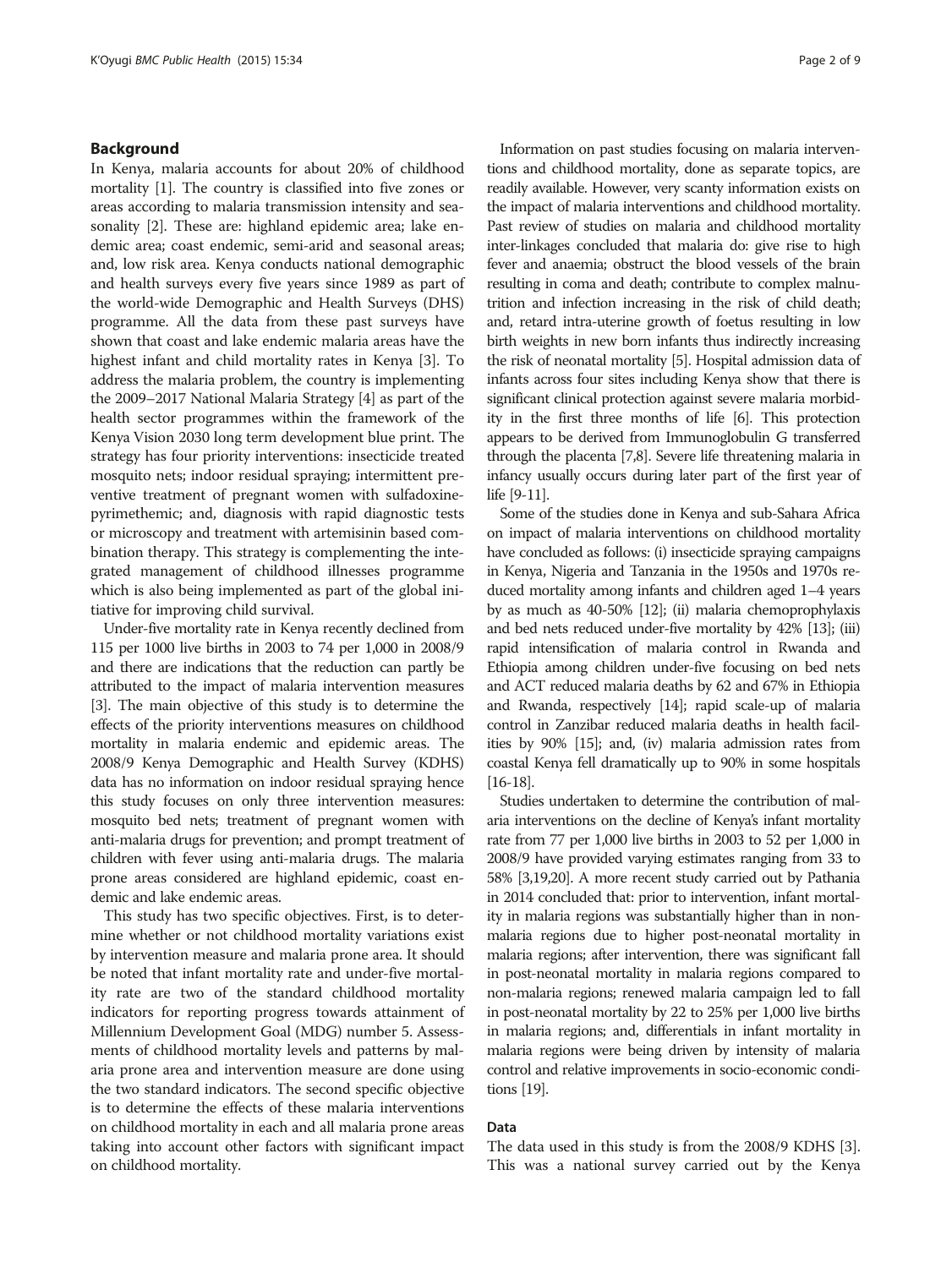<span id="page-2-0"></span>National Bureau of Statistics (KNBS) as part of the worldwide DHS programme. The woman's questionnaire implemented covered 13 topics. The topic on immunization, nutrition and childhood illnesses included information on malaria. The focus of this study is children born less than 60 months prior to the survey to women in malaria prone areas. To subset malaria prone areas data from other areas in the KDHS data, the study has used survey district codes obtained from the 2010 Kenya Malaria Indicator Survey (KMIS) [\[2](#page-7-0)]. The 2008/9 KDHS and 2010 KMIS were conducted using the same national sampling frame hence shares same district codes. Although previous KDHS data had malaria module, the information has not used due to differences in their sampling frames.

The percentage distribution of the children in the malaria prone areas is given on Table 1. The study sample has 3,278 children. The variable on use of anti-malaria drugs for prompt treatment of children with fever has the highest percentage of missing values (10% overall and 53% in highland epidemic area) but it is retained in the analysis

due to its importance to this study. All the other variables have very low missing values (2% or less).

## **Methods**

This study uses two main methods of data analysis: direct demographic estimation method and multivariate Poisson regression. Direct demographic method for estimation of childhood mortality rates is used to compute life table probabilities of children dying before attaining age 1 year (infant mortality rate) and age 5 years (under-five mortality rate). The procedure is described in detail in the manual on Tools for Demographic Estimation [[21](#page-8-0)]. In this study, the mortality rates computation process entails five steps. First, is to segment childhood ages into two (0–11 months and 12–59 months). Second, is to calculate total number of dead children and total months of exposures in each of the two age segments using information on age at death in months for the dead children and age in months at the time of survey for the living children. Third, is to calculate risk of death in each age segment by dividing the

Table 1 Percentage distribution of children born less than 60 months prior to 2008/9 KDHS in Kenya's malaria prone areas

| Variable                                                         | Malaria prone area |               |              |       |  |  |  |  |
|------------------------------------------------------------------|--------------------|---------------|--------------|-------|--|--|--|--|
|                                                                  | Highland epidemic  | Coast endemic | Lake endemic | All   |  |  |  |  |
| Bed nets use by children                                         |                    |               |              |       |  |  |  |  |
| Higher (>60%)                                                    | 26.3               | 82.2          | 64.9         | 57.9  |  |  |  |  |
| Lower $\left(<=60\% \right)$                                     | 73.7               | 17.8          | 35.1         | 42.1  |  |  |  |  |
| Number of children                                               | 938                | 770           | 1,570        | 3,278 |  |  |  |  |
| Prompt treatment with anti-malaria drugs for children with fever |                    |               |              |       |  |  |  |  |
| Higher (>45%)                                                    | 73.3               | 57.9          | 54.5         | 58.7  |  |  |  |  |
| Lower $\left(<=45\%\right)$                                      | 26.7               | 42.1          | 45.5         | 41.3  |  |  |  |  |
| Number of children                                               | 445                | 770           | 1,407        | 2,622 |  |  |  |  |
| Anti-malaria drugs use during pregnancy for prevention           |                    |               |              |       |  |  |  |  |
| Higher (>44%)                                                    | 44.5               | 57.7          | 70.9         | 60.2  |  |  |  |  |
| Lower $\left(<=44\% \right)$                                     | 55.5               | 42.3          | 29.1         | 39.8  |  |  |  |  |
| Number of children                                               | 938                | 770           | 1,570        | 3,278 |  |  |  |  |
| Mean breastfeeding duration in months                            |                    |               |              |       |  |  |  |  |
| Longer $(>13.5)$                                                 | 86.1               | 52.5          | 47.6         | 59.8  |  |  |  |  |
| Shorter $\left(<=13.5\right)$                                    | 13.9               | 47.5          | 52.4         | 40.2  |  |  |  |  |
| Number of children                                               | 938                | 770           | 1,570        | 3,278 |  |  |  |  |
| Toilet facility type                                             |                    |               |              |       |  |  |  |  |
| Improved                                                         | 13.4               | 34.1          | 16.1         | 19.6  |  |  |  |  |
| Non improved                                                     | 86.6               | 65.9          | 83.9         | 80.4  |  |  |  |  |
| Number of children                                               | 933                | 756           | 1,548        | 3,237 |  |  |  |  |
| Age of child                                                     |                    |               |              |       |  |  |  |  |
| 12-59 months                                                     | 87.5               | 85.5          | 85.7         | 86.2  |  |  |  |  |
| $0 - 11$ months                                                  | 12.5               | 14.5          | 14.3         | 13.8  |  |  |  |  |
| Number of children                                               | 938                | 770           | 1,570        | 3,278 |  |  |  |  |

Note: Cut point values for the categorical variables are discussed in section on Methods.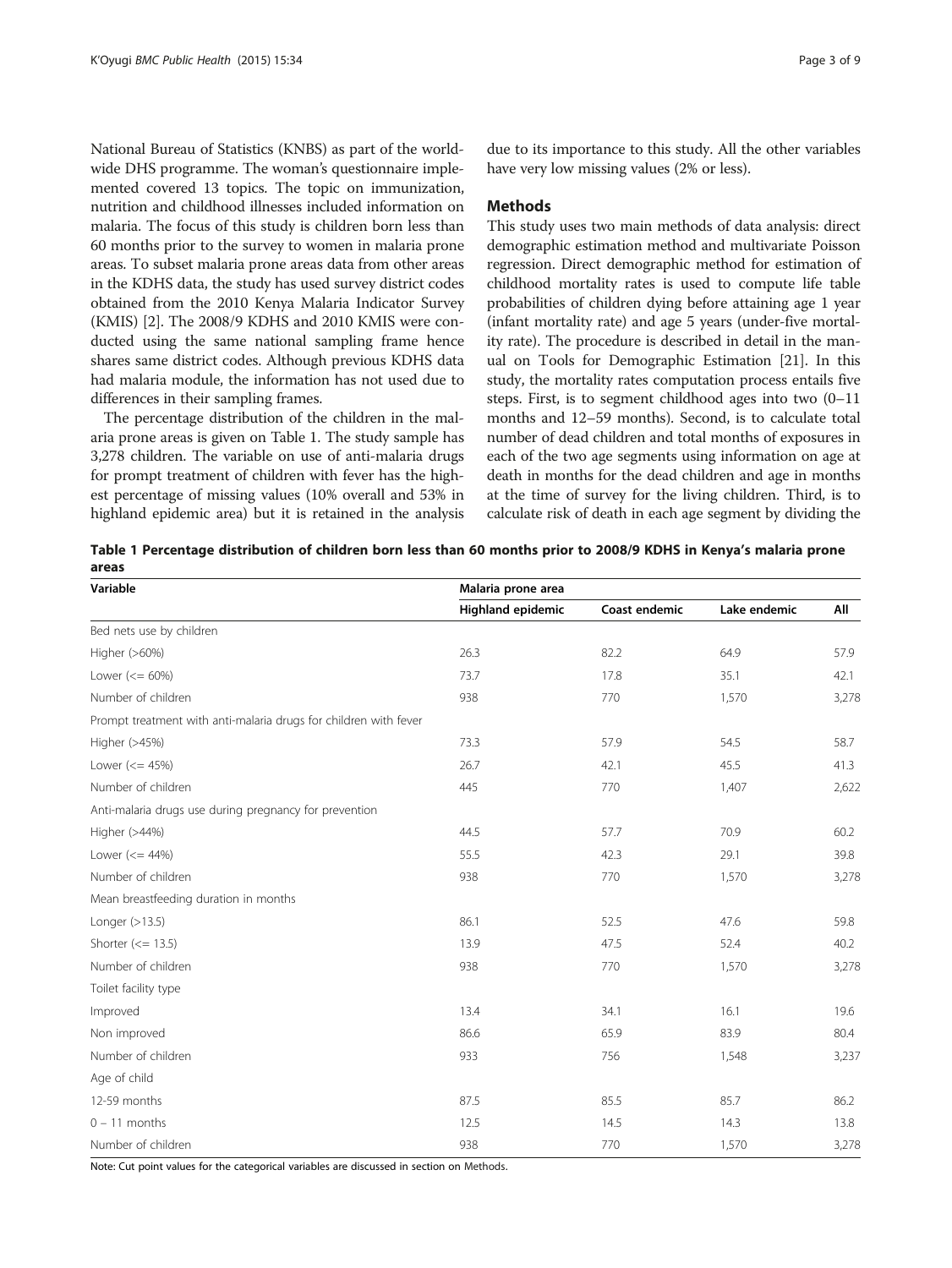total dead children by total months of exposures. Fourth, is to convert the risks of death in the age segments into life table survival probabilities from birth to age 1 year and age 5 years. The final step is to derive life table probabilities of dying before 1 year and 5 years from the life table survival probabilities. The Statistical Package for Social Sciences (SPSS) computer software is used to generate input data for the computations of infant and under-five mortality rates.

The multivariate Poisson regression analysis is applied to determine the effects of the malaria intervention variables on childhood mortality rates. This regression method is able to provide rate ratios of covariates in the analysis and also takes care of violation of the assumption on equal mean and variance at each level of covariate. The assumption violation is common when dealing with analysis of rare events such as deaths. The Poisson regression model specifications and its applications are described in detailed by Lawless [\[22\]](#page-8-0). Its application is also suitable for count data designed to estimate rate of occurrence using counts, exposures and a set of explanatory or predictor variables. The mathematical Equation 1 represents the Poisson regression model in log linear format.

$$
\ln(Y) - \ln(T) = \alpha + \beta i X i \tag{1}
$$

Where:-

Y is count of occurrences

T is total exposures

 $\alpha$  is the intercept term

 $Xi$  is a vector of regression variables

 $\beta$ *i* is a vector of regression coefficients

The dependent variable in this study is the natural logarithm of total number of dead children in age segment. The off-set variable is the natural logarithm of total months of exposures in age segment. The explanatory variables are malaria interventions and other variables serving as controls in the analysis. Malaria intervention variables are bed nets use by children, prompt treatment with anti-malaria drugs for children with fever and anti-malaria drugs use during pregnancy for prevention. Initially, a total of 17 possible explanatory variables were considered based on results of recent studies on determinants of child mortality in Kenya [[5](#page-7-0)[,23\]](#page-8-0). In this analysis, only 4 are found to be statistically significant based on bivariate regression models fitted. These are mean breastfeeding duration, toilet facility type, age segment of the child and type of birth (single/multiple). However, type of birth is excluded due to rare occurrence of multiple births that cannot allow fitting of regression models involving the variable for each malaria prone area.

The 3 malaria intervention variables are computed from information on: (i) reported bed nets use on night preceding the survey for surviving children; (ii) reported prompt treatment with anti-malaria drugs for surviving children who had fever within two weeks prior to the survey; and, (iii) reported anti-malaria drugs use during last pregnancy for prevention among individual mothers of the living and dead children. The 3 variables used as controls in the models are computed from information on: (i) reported breastfeeding durations of children belonging to last closed birth intervals; (ii) reported type of household toilet facility; and, (iii) reported age at death in months for individual dead children and age in months during the survey for individual living children.

The procedure used to compute all the community level variables in the analysis require some comments. The survey districts codes are applied to obtain aggregate district mean values for each individual variable. The district mean values for each variable are arranged in descending order. The 60 and 40 percentages rule is applied to classify the values in each variable distribution into 2 categories as higher and lower, respectively. The cut points for the categorical community level variables in the analysis are as follows: (i) bed nets use by children (less or equal to 60% as lower and over 60% as higher); (ii) prompt anti-malaria treatment of child with fever (less or equal to 45% as lower and over 45% as higher); (iii) anti-malaria drug use during pregnancy for prevention (less or equal to 44% as lower and over 44% as higher); and, (iv) mean breastfeeding duration (13.5 months or lower as shorter and over 13.5% as longer).

Fitting of the regression models is also guided by the 1984 Mosley-Chen analytical framework for child survival [[24](#page-8-0)]. The basic assumption in the framework is that child mortality is a result of background socio-economic variables operating through proximate determinants or by proximate determinants directly. The framework allow use of contextual/community variables. In this study, the 3 malaria intervention variables and mean breastfeeding duration variable are treated as socio-economic contextual/community variables. Type of toilet facility and age of the child variables are treated as proximate determinants variables. The two proximate variables are computed using information on household amenities and individual child, respectively.

The multivariate Poisson regression models are fitted for separate and all malaria areas. The regression models are classified into sub models and full models. The sub models fitted contain only the malaria intervention variables. This is to facilitate assessment of the malaria intervention variables on childhood mortality without controlling for effects of other variables. The full models fitted contain the malaria intervention variables and the three variables used in this study as controls. This is to allow assessment of relative effects of the malaria intervention variables in the presence of the variables used as controls in the study.

The rate ratio of a variable reference category is one (1.000). Rate ratios greater than 1.000 indicate increased likelihood of childhood mortality while rate ratios less than 1.000 indicate reduced likelihood of mortality relative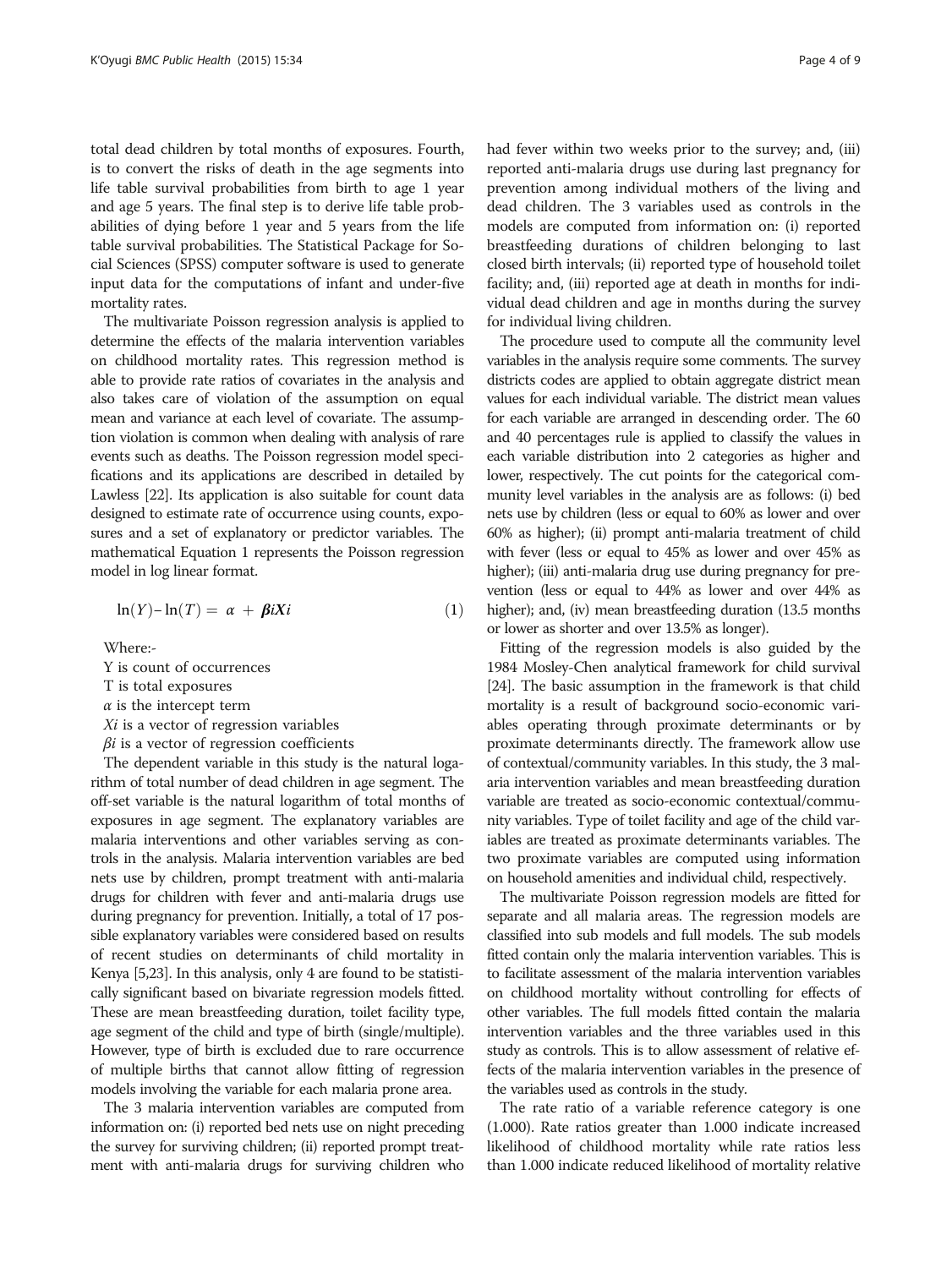<span id="page-4-0"></span>to the reference category. In this analysis, only rate ratios that are statistically significant at least at 5% level of significance are reported as having significant effect. The study uses the Generalized Estimation Equations subroutine in the SPSS computer software to fit the multivariate Poisson regression models.

Separate analysis is also done to determine the effects of these malaria intervention variables on infant mortality (age segment 1–11 months) and child mortality (age segment 12–59 months). This strategy is informed by the finding in literature review to the effect that malaria is more severe from the later periods of infancy [[9-11](#page-7-0)].

# Results

#### Use of bed nets and anti-malaria drugs

The findings on usage of bed nets and anti-malaria drugs are already presented on Table [1](#page-2-0). On bed nets, the results show that coast endemic area has the highest use (82% in higher category) and highland epidemic area has the lowest (26% in higher category). On prompt treatment with anti-malaria drugs for children with fever, the highland epidemic area has the highest (73% in higher category) and lake endemic area has the lowest (55% in higher category). On anti-malaria drugs use during pregnancy for prevention, lake endemic area has the highest (71% in the higher category) and highland epidemic has the lowest (45%). On the overall, the highland epidemic area has the lowest usage rate for the combined 3 interventions when compared to the other areas since it is ranked lowest in 2 out of the 3 interventions. The area has also the highest missing values for the intervention variable on prompt treatment (52%).

# Infant and under-five mortality differentials by malaria intervention measures

The results on infant and under-five mortality rates obtained using direct demographic technique are presented on Table 2. On bed nets use intervention, the findings show that children in higher category have lower infant and under-five mortality rates in two malaria endemic areas (lake and coast) compared to their counterparts in lower category. The reverse is the case in highland and combined malaria prone areas. On prompt use of anti-malaria drugs for treatment of children with fever, the results show that children in the higher category have lower infant and under-five mortality rates in all the three malaria prone areas when compared to their other counterparts. On use of anti-malaria drugs during pregnancy for prevention, the results show that children in the higher category have lower infant and underfive mortality rates when compared to lower use in highland epidemic and lake endemic areas. However, the reverse situation is the case in coast endemic and for under-five mortality in combined malaria areas.

# Effects of bed nets and anti-malaria drugs use on childhood mortality

Childhood mortality covariates rate ratios obtained from Poisson regression models fitted for individual and combined malaria areas are presented on Table [3](#page-5-0) for both sub and full models. The sub models have only the 3 malaria intervention variables while the full models have 3 additional variables used as controls in this study. These additional variables are mean breastfeeding duration, toilet facility type and age segment of child. The findings are presented for each malaria prone area.

| Intervention measure                                             | Highland epidemic                        |      | Coast endemic |      | Lake endemic |      | All        |      |  |
|------------------------------------------------------------------|------------------------------------------|------|---------------|------|--------------|------|------------|------|--|
|                                                                  | Mortality rates per thousand live births |      |               |      |              |      |            |      |  |
|                                                                  | <b>IMR</b>                               | U5MR | <b>IMR</b>    | U5MR | <b>IMR</b>   | U5MR | <b>IMR</b> | U5MR |  |
| Bed nets use by children                                         |                                          |      |               |      |              |      |            |      |  |
| Higher (>60%)                                                    | 47                                       | 104  | 51            | 62   | 64           | 118  | 58         | 97   |  |
| Lower $(<=60\%)$                                                 | 24                                       | 36   | 67            | 67   | 77           | 126  | 49         | 75   |  |
| Prompt treatment with anti-malaria drugs for children with fever |                                          |      |               |      |              |      |            |      |  |
| Higher (>45%)                                                    | 16                                       | 34   | 44            | 49   | 63           | 101  | 55         | 79   |  |
| Lower $(<=45\%)$                                                 | 34                                       | 72   | 62            | 73   | 72           | 141  | 60         | 103  |  |
| Anti-malaria drugs use during pregnancy for prevention           |                                          |      |               |      |              |      |            |      |  |
| Higher (>44%)                                                    | 36                                       | 72   | 67            | 79   | 63           | 112  | 55         | 87   |  |
| Lower $(<=44\%)$                                                 | 43                                       | 88   | 38            | 42   | 82           | 144  | 52         | 89   |  |
| Malaria prone area                                               | 30                                       | 53   | 54            | 63   | 69           | 121  | 54         | 88   |  |

#### Table 2 Infant and under-five mortality rates for malaria intervention measures in Kenya's malaria prone areas

Key: IMR is Infant Mortality Rate; and, U5MR is Under-five Mortality Rate.

Note: Cut point values for the categorical variables are discussed in section on [Methods](#page-2-0).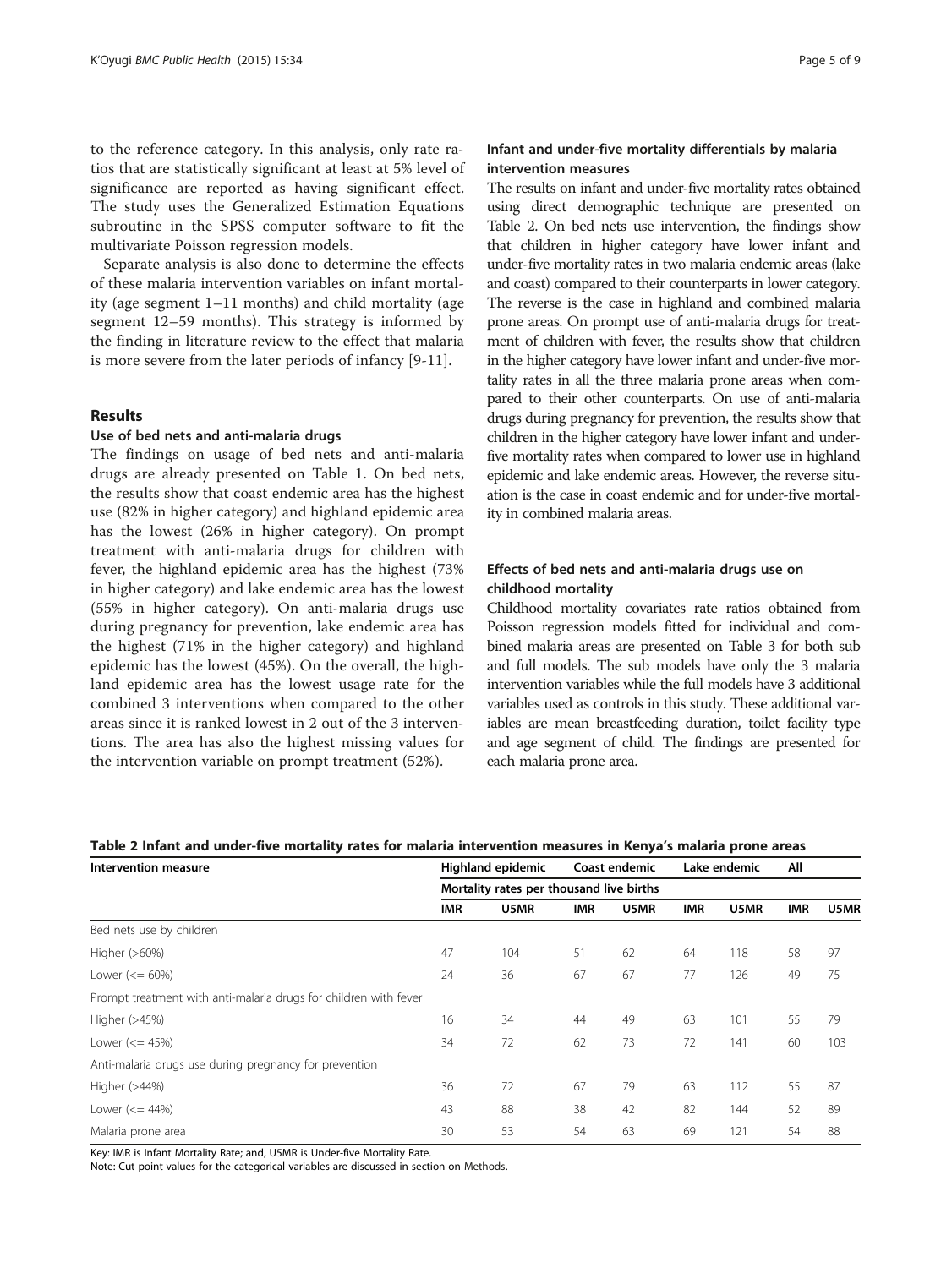# <span id="page-5-0"></span>Table 3 Poisson regression models rate ratios of under-five mortality covariates for Kenya's malaria prone areas

| Covariate                                                           |                          | Highland epidemic Coast endemic |                          |               |                | Lake endemic  | All malaria prone |               |
|---------------------------------------------------------------------|--------------------------|---------------------------------|--------------------------|---------------|----------------|---------------|-------------------|---------------|
|                                                                     | Sub<br>model             | Full<br>model                   | Sub<br>model             | Full<br>model | Sub<br>model   | Full<br>model | Sub<br>model      | Full<br>model |
| Bed nets use by children                                            |                          |                                 |                          |               |                |               |                   |               |
| Higher (>60%)                                                       | $3.478***$               | 1.961                           | 0.631                    | 0.449         | 0.502          | 1.340         | $1.654$ **        | 1.179         |
| Lower $(<=60\%)$ [RC]                                               | 1.000                    | 1.000                           | 1.000                    | 1.000         | 1.000          | 1.000         | 1.000             | 1.000         |
| Prompt treatment with anti-malaria drugs for children<br>with fever |                          |                                 |                          |               |                |               |                   |               |
| Higher (>45%)                                                       | 0.516                    | 0.877                           | 1.588                    | $7.217***$    | 0.704          | 0.984         | $0.610^{**}$      | 0.896         |
| Lower $(<=45\%)$ [RC]                                               | 1.000                    | 1.000                           | 1.000                    | 1.000         | 1.000          | 1.000         | 1.000             | 1.000         |
| Anti-malaria drugs use during pregnancy for prevention              |                          |                                 |                          |               |                |               |                   |               |
| Higher (>44%)                                                       | 0.608                    | $0.344$ **                      | 1.488                    | 0.658         | 0.635          | 0.710         | 1.321             | 0.950         |
| Lower $(<=44\%)$ [RC]                                               | 1.000                    | 1.000                           | 1.000                    | 1.000         | 1.000          | 1.000         | 1.000             | 1.000         |
| Mean breastfeeding duration in months                               |                          |                                 |                          |               |                |               |                   |               |
| Longer $(>13.5)$                                                    | $\overline{\phantom{0}}$ | 0.412                           | $\overline{a}$           | 1.414         |                | $0.389***$    |                   | $0.424***$    |
| Shorter $(<= 13.5)$ [RC]                                            | ٠                        | 1.000                           | $\overline{\phantom{a}}$ | 1.000         | $\overline{a}$ | 1.000         |                   | 1.000         |
| Toilet facility type                                                |                          |                                 |                          |               |                |               |                   |               |
| Improved                                                            | $\overline{\phantom{a}}$ | 1.503                           | $\overline{\phantom{a}}$ | $0.320***$    | $\overline{a}$ | 0.865         |                   | 0.635         |
| Non improved [RC]                                                   |                          | 1.000                           |                          | 1.000         |                | 1.000         |                   | 1.000         |
| Age of child in months                                              |                          |                                 |                          |               |                |               |                   |               |
| 12-59                                                               | ÷                        | $0.002***$                      |                          | $0.002***$    |                | $0.014***$    |                   | $0.008***$    |
| $0 - 11$ [RC]                                                       | ÷                        | 1.000                           |                          | 1.000         |                | 1.000         |                   | 1.000         |

Notes:

1. RC – Reference category; \*\*\*p < 0.000; \*\*p < 0.01; \*p < 0.05.

2. Cut point values for the categorical variables are discussed in section on [Methods.](#page-2-0)

#### Highland epidemic area

In highland epidemic area, the sub model results show that higher use of anti-malaria drugs during pregnancy for prevention has significant reduction effect on childhood mortality compared to lower use. The sub model results also show that higher use of bed nets has significant effect on childhood mortality increase compared to lower use.

The full model results show that higher use of antimalaria drugs during pregnancy for prevention has statistically significant reduction effect on childhood mortality relative to those with lower use.

# Coast endemic area

In coast endemic area, the sub model results reveal that none of the malaria intervention variables have significant effect on childhood mortality. On the other hand, the full model show that higher prompt treatment using antimalaria drugs for children with fever has significant reduction effect on childhood mortality when compared to lower prompt treatment.

# Lake endemic area

In lake endemic area, the sub model and full model results show that none of the malaria intervention variables has significant effect on childhood mortality.

#### All malaria prone areas

In all malaria prone areas combined, the sub model results show that higher prompt treatment using anti-malaria drugs for children with fever has significant reduction effect on childhood mortality compared to lower prompt treatment. The sub model also show that, higher bed nets use has significant increase on childhood mortality compared to lower use.

The full model results reveal that none of the malaria intervention variables has significant effect on childhood mortality.

# Effects of bed nets and anti-malaria drugs use on infant and child mortality

Further scrutiny of under-five mortality covariates presented on Table 3 reveal that the variable age segment has significant effect on childhood mortality in individual and the combined malaria prone areas. Covariates rate ratios for regression models fitted to determine the effects of the intervention variables and 2 additional variables (mean breastfeeding duration and toilet facility type) used as controls in the models are presented on Table [4](#page-6-0) for infant mortality (age segment 1–11 months) and child mortality (age segment 12–59 months). The study findings are presented for each age segment.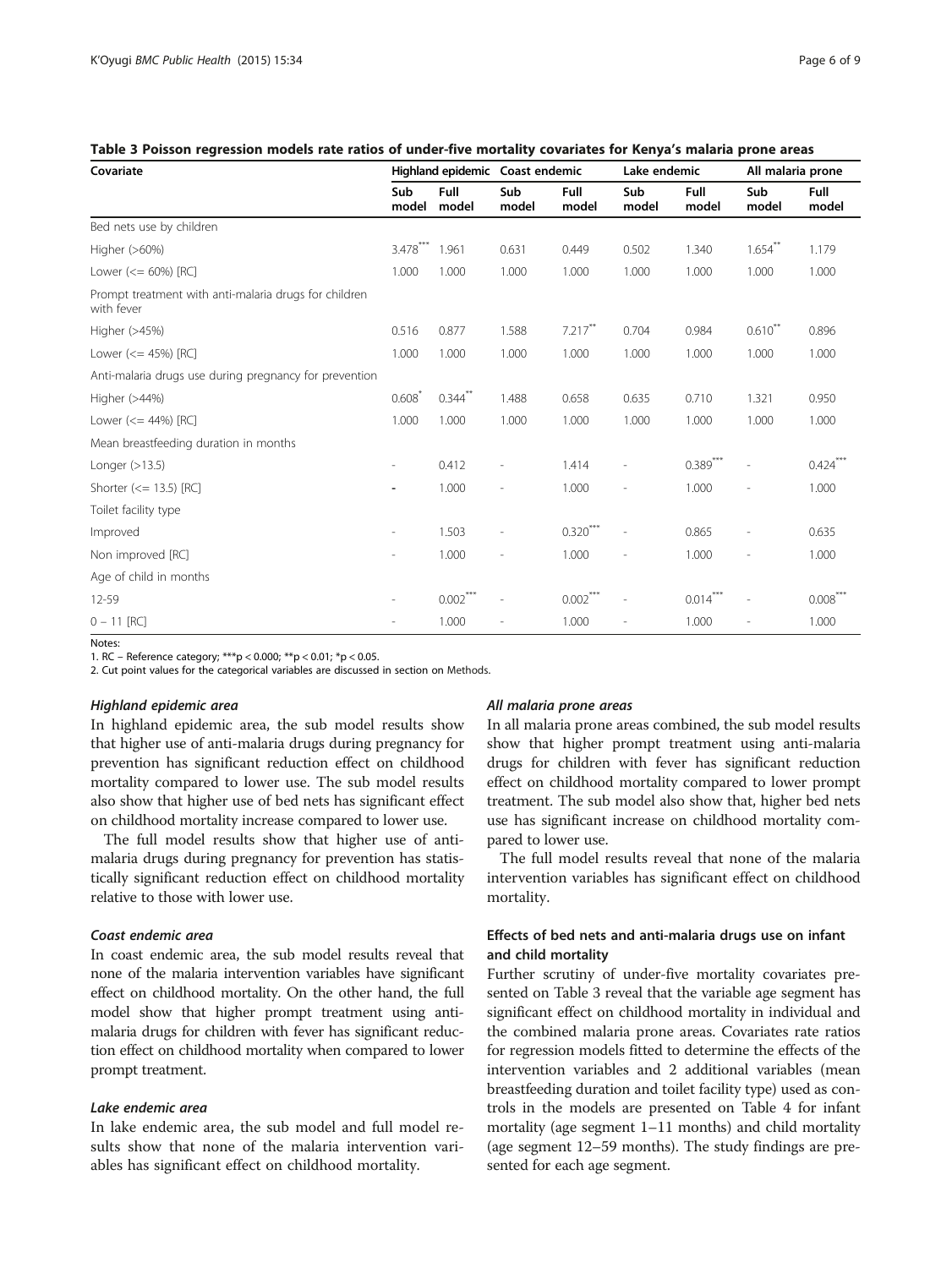| Covariate                                                        | 0-11 months              |                   | 12-59 months             |                       |  |
|------------------------------------------------------------------|--------------------------|-------------------|--------------------------|-----------------------|--|
|                                                                  | Sub model                | <b>Full model</b> | Sub model                | <b>Full model</b>     |  |
| Bed nets use by children                                         |                          |                   |                          |                       |  |
| Higher (>60%)                                                    | 1.171                    | 1.259             | 1.504                    | 1.255                 |  |
| Lower $(<= 60\%)$ [RC]                                           | 1.000                    | 1.000             | 1.000                    | 1.000                 |  |
| Prompt treatment with anti-malaria drugs for children with fever |                          |                   |                          |                       |  |
| Higher (>45%)                                                    | 0.819                    | $0.763***$        | $0.547***$               | $0.620$ <sup>**</sup> |  |
| Lower $(<=45\%)$ [RC]                                            | 1.000                    | 1.000             | 1.000                    | 1.000                 |  |
| Anti-malaria drugs use during pregnancy for prevention           |                          |                   |                          |                       |  |
| Higher (>44%)                                                    | 0.941                    | 0.959             | 1.655                    | 1.275                 |  |
| Lower $(<=44\%)$ [RC]                                            | 1.000                    | 1.000             | 1.000                    | 1.000                 |  |
| Mean breastfeeding duration                                      |                          |                   |                          |                       |  |
| Longer (>13.5 months)                                            | $\sim$                   | $0.481***$        | $\overline{\phantom{0}}$ | $0.422$ <sup>*</sup>  |  |
| Shorter ( $\le$ = 13.5 months) [RC]                              |                          | 1.000             | $\overline{\phantom{a}}$ | 1.000                 |  |
| Toilet facility type                                             |                          |                   |                          |                       |  |
| Improved                                                         | $\overline{\phantom{a}}$ | $0.295***$        | $\overline{\phantom{a}}$ | $0.436^{*}$           |  |
| Non improved [RC]                                                | ٠                        | 1.000             | $\overline{\phantom{a}}$ | 1.000                 |  |

#### <span id="page-6-0"></span>Table 4 Poisson regression models rate ratios of infant and child mortality covariates for Kenya's malaria prone areas

**Notes** 

1. RC – Reference category; \*\*\*p < 0.000; \*\*p < 0.01; \*p < 0.05.

2. Cut point values for the categorical variables are discussed in section on [Methods.](#page-2-0)

# Infant mortality

The sub model results reveal that none of the malaria intervention variables has significant effect on infant mortality. The full model results show that higher prompt treatment using anti-malaria drugs for children with fever has significant reduction effect on infant mortality compared to lower prompt treatment. The model also show that mean breastfeeding duration and toilet facility type variables included in the analysis as controls have significant reduction effect on infant mortality.

#### Child mortality

The sub-model results show that higher prompt treatment using anti-malaria drugs for children with fever has significant reduction effect on child mortality compared to lower prompt treatment. The full model results also show that higher prompt treatment has significant reduction effect on child mortality compared to lower prompt treatment. It shows further that mean breastfeeding duration and toilet facility type variables included in the analysis as controls have significant reduction effect on child mortality.

# Discussion and conclusion

The study findings on percentage distributions of bed nets and anti-malaria drugs use indicate that the uptake of these interventions is not high in malaria prone areas. This is demonstrated by the low cut point values for higher categories of malaria intervention variables (60%, 45% and 44% respectively for bed nets, prompt treatment of children with fever and anti-malaria drugs during pregnancy for prevention). Data on prompt treatment of children with anti-malaria drugs for children with fever is generally poor. The highland epidemic area has the highest missing values (52%) for this particular variable.

The infant and under-five mortality rates for the 3 malaria intervention variables, presented on Table [3](#page-5-0), do not conform to the expected pattern in all malaria prone areas except for prompt treatment with anti-malaria for children with fever. Higher use category for each malaria intervention variable was expected to have lower mortality rate compared to lower use category in each malaria prone area. This study finding can be interpreted to mean that the intervention variables depicting conformity in a number of areas are just giving indicative association of higher usage with lower mortality rates.

The rate ratios of Poisson regression models fitted for each and combined malaria prone areas given on Table [3](#page-5-0) show that in highland epidemic area, higher use of antimalaria drugs during pregnancy for prevention has significant reduction effect on childhood mortality relative to lower use in the presence of the 3 variables included in the full models as controls. This can be interpreted to mean that in highland epidemic area, use of anti-malaria drugs during pregnancy for prevention is an important intervention measure for childhood mortality reduction in the presence of the 3 variables included in the full model. The rate ratios for the combined malaria prone areas given on Table 4 show that in malaria prone areas higher prompt treatment with anti-malaria drugs for children with fever has significant reduction effect on both infant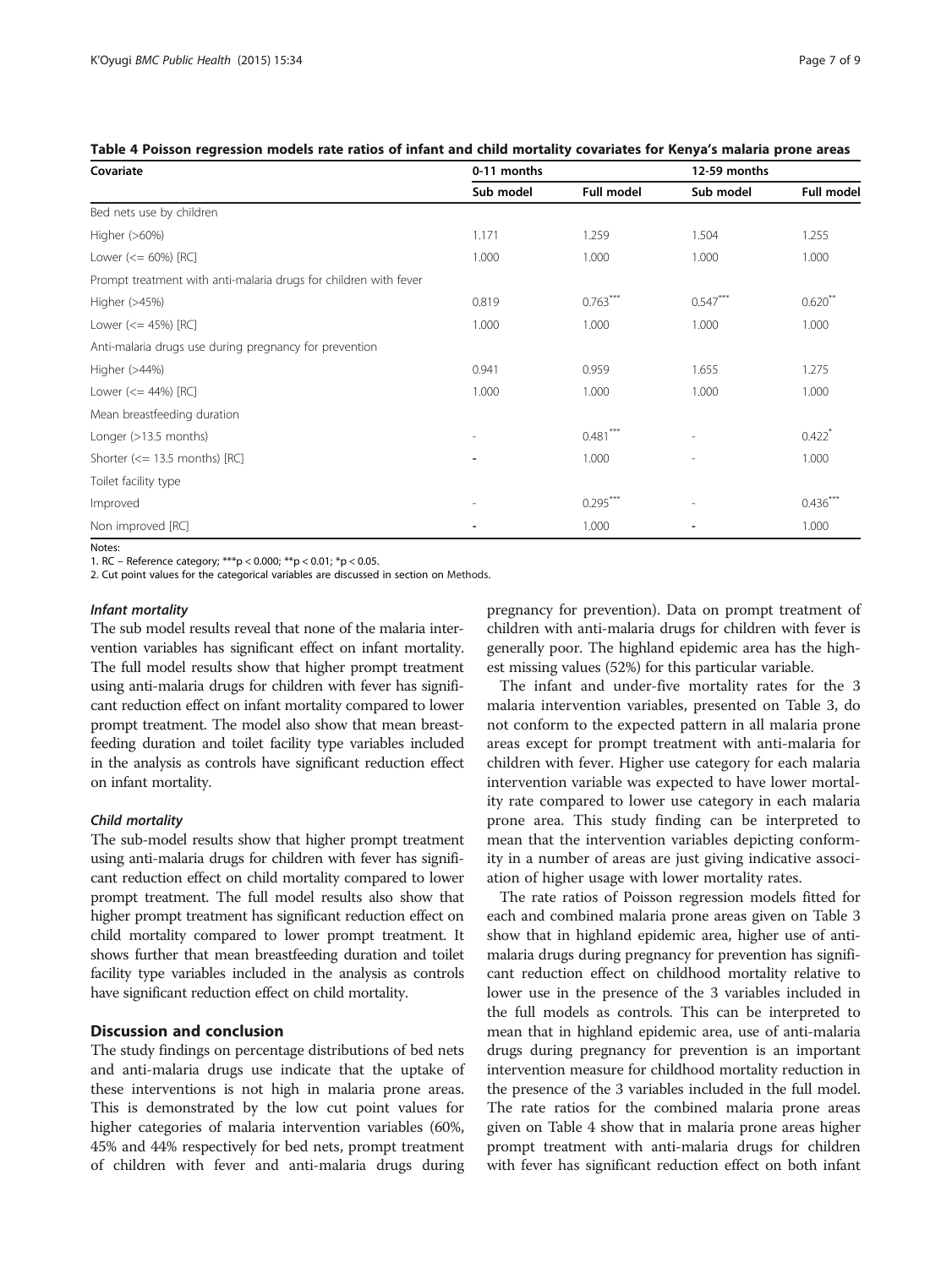<span id="page-7-0"></span>and child mortality rates compared to lower prompt treatment. This result do re-affirm the findings of the mortality rates presented on Table [2](#page-4-0) which also showed higher that prompt treatment with anti-malaria drugs for children with fever has lower infant and child mortality rates in each malaria prone area compared to lower prompt treatment. The findings also demonstrate the reduction effects of longer breastfeeding durations and improved toilet facility type on infant and child mortality in malaria prone areas.

The study results have indicated that in malaria prone areas, the uptake of malaria interventions is not as high as expected as reflected by the usage percentages for three interventions analysed. Programme efforts should be directed towards increasing their uptake to a near universal level (100%) so as to contribute to attainment of the national target for MDG 5 on infant and child mortality rates since malaria endemic areas have also the highest childhood mortality in Kenya.

The results have also shown significant reduction effect of higher prompt treatment with anti-malaria drugs for children with fever on both infant and child mortality. Child health care services provided in the health facilities and communities should be enhanced to promote uptake of the malaria intervention programmes. The malaria interventions should also be complemented with breastfeeding and sanitation promotion programmes to accelerate the pace of infant and child mortality reduction in Kenya's malaria prone areas.

The major limitation of the data used and by extension the study is the fact that community level behaviour may not necessarily reflect individual household behaviour especially on health care seeking. This study adopted the strategy of computing community level variables to deal with the problem of large missing values in individual household malaria data collected in the 2008/9 KDHS. Since KDHS data complements periodic KMIS data and it is also rich in variables useful for further analysis of health and demographic outcomes, future KDHS undertakings should strive to improve the quality of malaria information collected in the households. There is also need for separate analysis of infant and child mortality when assessing the effects of malaria intervention measures on childhood mortality.

#### Ethical approval

The study used a copy of the KDHS 2008–09 data file obtained from Kenya National Bureau of Statistics. No ethical approval was needed since this data file had all household and cluster codes already scrambled to protect identities of individual respondents so as to maintain confidentiality of the HIV/AIDS information contained in it. The research committee of the Kenya Medical Research Institute had given ethical cleared for the KDHS 2008–09.

#### Competing interests

The author declares that he has no competing interests.

#### Author contributions

The author declares that the conceptualization, data analysis and writing of the manuscript is work was by the author.

#### Author information

The Author holds a PhD in Population Studies from University of Nairobi and is a Senior Lecturer at the institute. He is also the immediate former Director General of the National Council for Population and Development (NCPD) in Kenya.

#### Acknowledgements

The author wish to thank the Kenya National Bureau of Statistics for freely availing 2008/9 KDHS data and the sampled districts codes which facilitated computation of community variables and categorization of the districts into malaria areas based on the 2010 Kenya MALARIA Indicator Survey Report Table A2. The comments by the reviewers of the manuscript contributed greatly to enhancing its quality and are therefore highly appreciated.

#### Received: 20 December 2013 Accepted: 12 January 2015 Published online: 29 January 2015

#### References

- 1. Division of Malaria Control. Malaria Fact Sheet. Nairobi: Ministry of Public Health and Sanitation; 2011.
- 2. Division of Malaria Control. 2010 Kenya MALARIA Indicator Survey. 2011. Ministry of Public Health and Sanitation, Kenya National Bureau of Statistics and ICF Macro.
- 3. Kenya National Bureau of Statistics (KNBS) and ICF Macro. Kenya Demographic and Health Survey 2008-09. Calverton, Maryland: KNBS and ICF Macro; 2010.
- 4. Division of Malaria Control. National Malaria Strategy 2009-2017. Nairobi: Ministry of Public Health and Sanitation; 2009.
- 5. K'Oyugi BO. The Impact of Household and Community Level Environmental Factors on Infant and Child Mortality in Rural Kenya. 1992. Unpublished PhD Thesis, Population Studies and Research Institute, University of Nairobi.
- 6. Snow RW, Nahlen B, Palmer A, Donnelly CA, Gupta S, Marsh K. Risk of severe malaria among African infants: direct evidence of clinical protection during early infancy. J Infect Dis. 1998;177(3):819.
- 7. Amaratunga C, Lopera-Mesa TM, Brittain NJ, Cholera R, Arie T, Fujioka H, et al. A role for foetal haemoglobin and maternal immune IgG in infant resistance to Plasmodium falciparum malaria. PLoS One. 2011;6(4):e14798.
- 8. McGregor IA. The development and maintenance of immunity to malaria in highly endemic arrears. Cli Trop Med Commun Dis. 1986;1:29–53.
- 9. Colbourne MJ, Edington GM. Mortality from malaria in Accra. J Trop Med Hyg. 1954;57(9):203.
- 10. Garnham PCC. Malaria immunity in Africans: effects in infancy and early childhood. Ann Trop Med Parasitol. 1949;43:47–61.
- 11. Macdonald G. The analysis of malaria parasite rates in infants. Trop Dis Bull. 1950;47(10):915.
- 12. Payne D, Grab B, Fontaine RE, Hempel JHG. Impact of control measures on malaria transmission and general mortality. Bull World Health Organ. 1976;54(4):369.
- 13. Alonso PL, Lindsay SW, Armstrong JRM, de Francisco A, Shenton FC, Greenwood BM, et al. The effect of insecticide-treated bed nets on mortality of Gambian children. Lancet. 1991;337(8756):1499–502.
- 14. Otten M, Aregawi M, Were W, Karema C, Medin A, Korenromp W, et al. Initial evidence of reduction of malaria cases and deaths in Rwanda and Ethiopia due to rapid scale-up of malaria prevention and treatment. Malar J. 2009;8:14.
- 15. Aregawi MW, Ali AS, Al-mafazy A, Molteni F, Katikiti S, Warsame M, et al. Reductions in malaria and anaemia case and death burden at hospitals following scale-up of malaria control in Zanzibar, 1999-2008. Malar J. 2011;10(1):46.
- 16. Okiro EA, Hay SI, Gikandi PW, Sharif SK, Noor AM, Peshu N, et al. The decline in pediatric malaria admissions on the coast of Kenya. Malar J. 2007;6(1):151.
- 17. O'Meara WP, Bejon P, Mwangi TW, Okiro EA, Peshu N, Snow RW, et al. Effect of a fall in malaria transmission on morbidity and mortality in Kilifi, Kenya. Lancet. 2008;372(9649):1555–62.